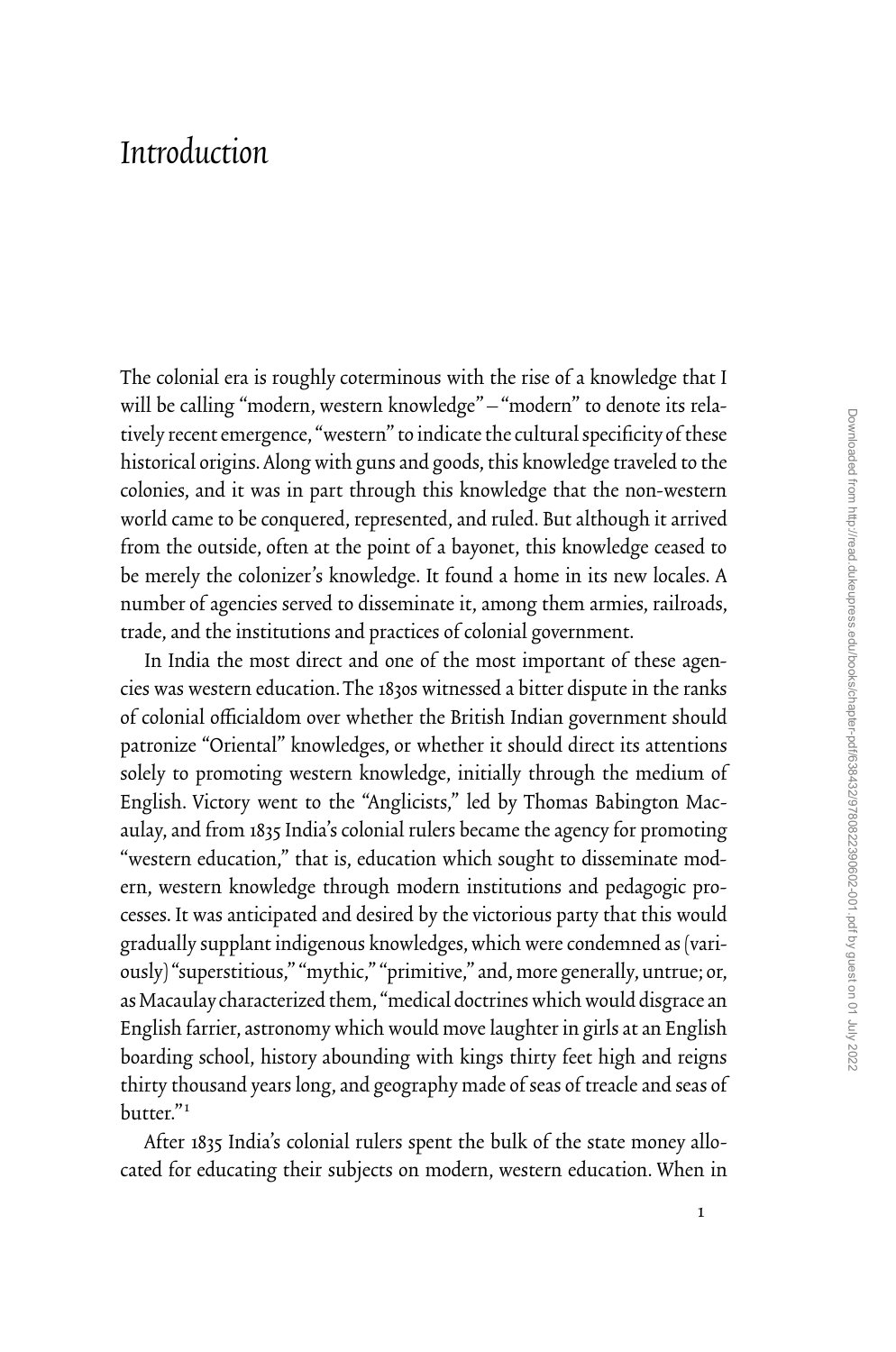1854 the authorities in Britain gave instructions for extending the provision of education beyond the élite classes of native society for which it had initially been intended, they made it clear that ''the education which we desire to see extended in India is that which has for its object the diffusion of the improved arts, science, philosophy and literature of Europe; in short, European knowledge.''<sup>2</sup> Schools were established to teach this knowledge, and in 1857 the universities of Calcutta, Bombay, and Madras were established, soon to be followed by universities in other parts of India.<sup>3</sup> The British thus undertook a task that lent its name to the title of a work by Charles Trevelyan, one of the architects of the decision of 1835: *The Education of the People of India*.While this effort was being made, from the early decades of the nineteenth century colonialism itself came to be seen as an essentially*pedagogic*enterprise.Those aspects of British rule which had long been hailed as the justification for foreign rule of another peoples—the Pax Britannica which created peace where once there had been disorder and brigandage, the ''rule of law,'' the provision of public works, and so on—were now seen not only as goods in themselves but also as having an educative value. A textbook of 1897 told its audience of Indian schoolboys that the Penal Code, public works, railways, irrigation and civil works, schools, the post office and telegraph, and a free press were all forces working to educate India.<sup>4</sup> The ascription of pedagogic effects and benefits to almost all the practices and institutions of colonial rule became pervasive, so much so that sometimes it assumed burlesque forms: in 1913 a government enquiry declared, ''The Committee regards the provision of proper latrine and urinal accommodation as not only necessary in the interests of . . . health . . . [and] sanitation . . . but also as having a distinctly educative value.''<sup>5</sup> It became common to describe formal instruction or schooling as but an aspect or subset of this wider pedagogic mission.<sup>6</sup> Partly because it came to be seen in this way, western education was endowed with great significance, even though the sums expended upon it were minuscule, and the numbers directly affected by it a small proportion of the total population.<sup>7</sup>

There was also, for a long period, a keen awareness of the "exoticism" of western knowledge. The architects of the decision of 1835 were in no doubt as to the momentousness of the decision they had made. Charles Trevelyan wrote, "The decision which was come to is worthy of everlasting record. Although homely in its words, it will be mighty in its effects long after we are mouldering in the dust."<sup>8</sup> The Pioneer, an English-owned newspaper published from Allahabad, wrote that ''the experiment [of Western education]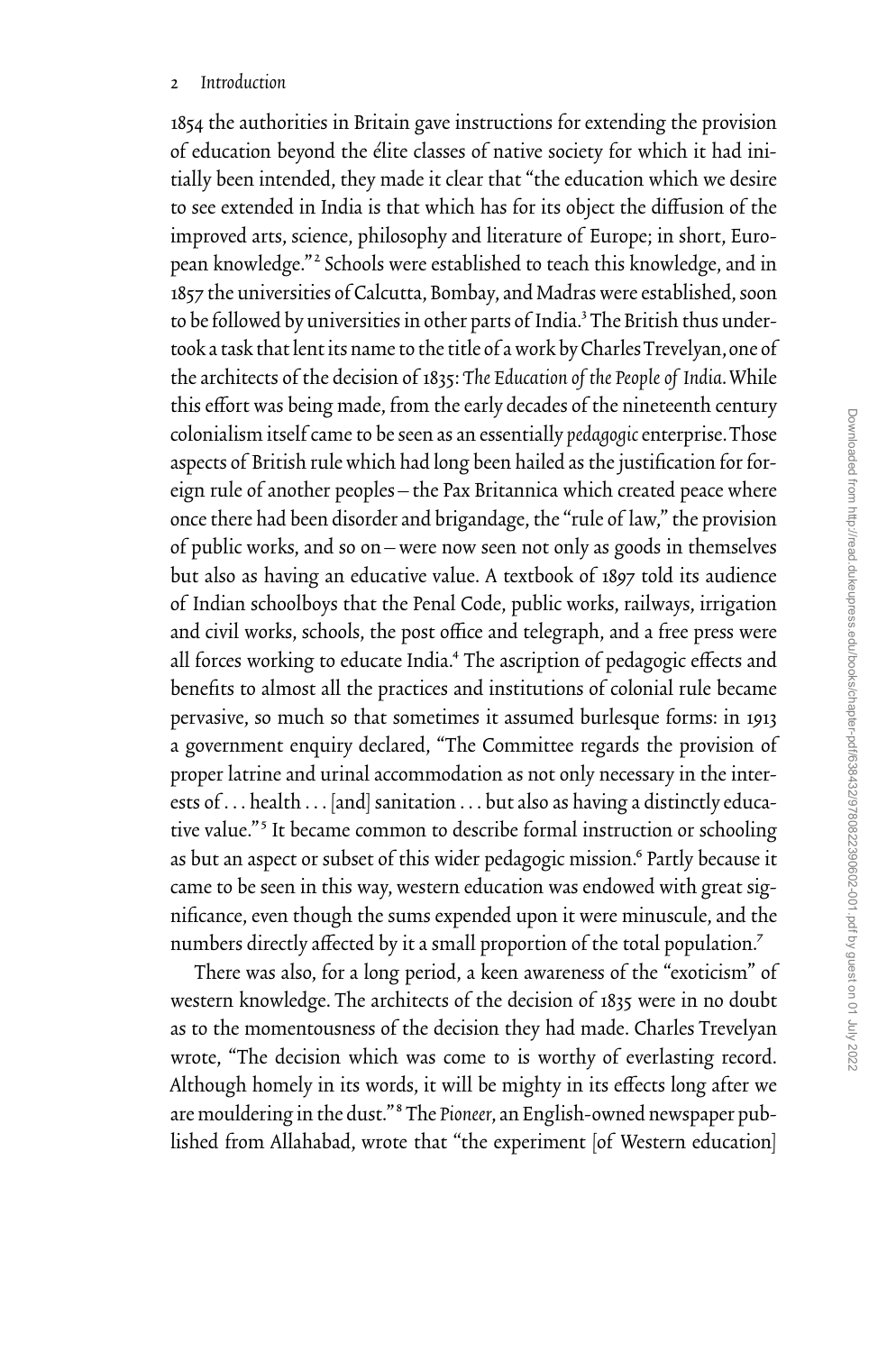going on in India is one which, in the immensity of its scope, the gravity of the issues depending on it, and the conditions under which it has to be carried on, has had no parallel in the world's history."<sup>9</sup> Schooling, not on the face of it the setting for high drama, was frequently treated in highly dramatic terms, and described in flowery language. Nor was this by any means confined to the British. Syed Mahmood wrote: ''The origin, rise and progress of English education in India . . . constitute one of the most significant episodes, not only in the annals of India, but in the history of the civilised world.''<sup>10</sup> Not to be outdone, a contributor to the nationalist *Modern Review* scaled new rhetorical heights: ''The English education of India! It is one of the most momentous events the world has ever seen and most difficult problems the human brain has ever faced. How to transport the learning, method, and spirit of Western Europe to Middle Eastern Asia, among a subject race . . . and make it grow as native of the soil . . . It is a more difficult achievement than the annihilation of time and space by modern science."<sup>11</sup>

That sense of exoticism has long since faded. Today almost all serious, ''respectable,'' and officially disseminated knowledge about the non-western world shares the presumptions and guiding categories of modern western knowledge. This is so whether the sites for the production of knowledge are located in the western world, or in the non-western world. And usually, this fact occasions little comment, let alone sustained reflection, because western knowledge is no longer seen as only one mode of knowing but as knowledge itself, compared to which all other traditions of reasoning are only Unreason, or earlier stages in the march toward Reason.

This book is a study of how western knowledge came to be disseminated in India, such that it came to assume its current status as the obvious, and almost the only, mode of knowing about India. The book is principally concerned not with the thinking and intentions of the colonizer but with how western education was received and consumed by the colonized. It is also, and simultaneously, an argument that the status of modern western knowledge—the assumption that it is not merely one mode of knowledge but is knowledge ''as such,'' that it must be adequate to its Indian object because it is adequate to all objects—is questionable, and needs to be rethought. What follows thus has certain affinities with recent studies, some of them undertaken under the sign of postcolonial theory, that seek not to "apply" our modern western knowledge to the non-western world, but rather to make that knowledge itself a matter for investigation and problematizing.<sup>12</sup>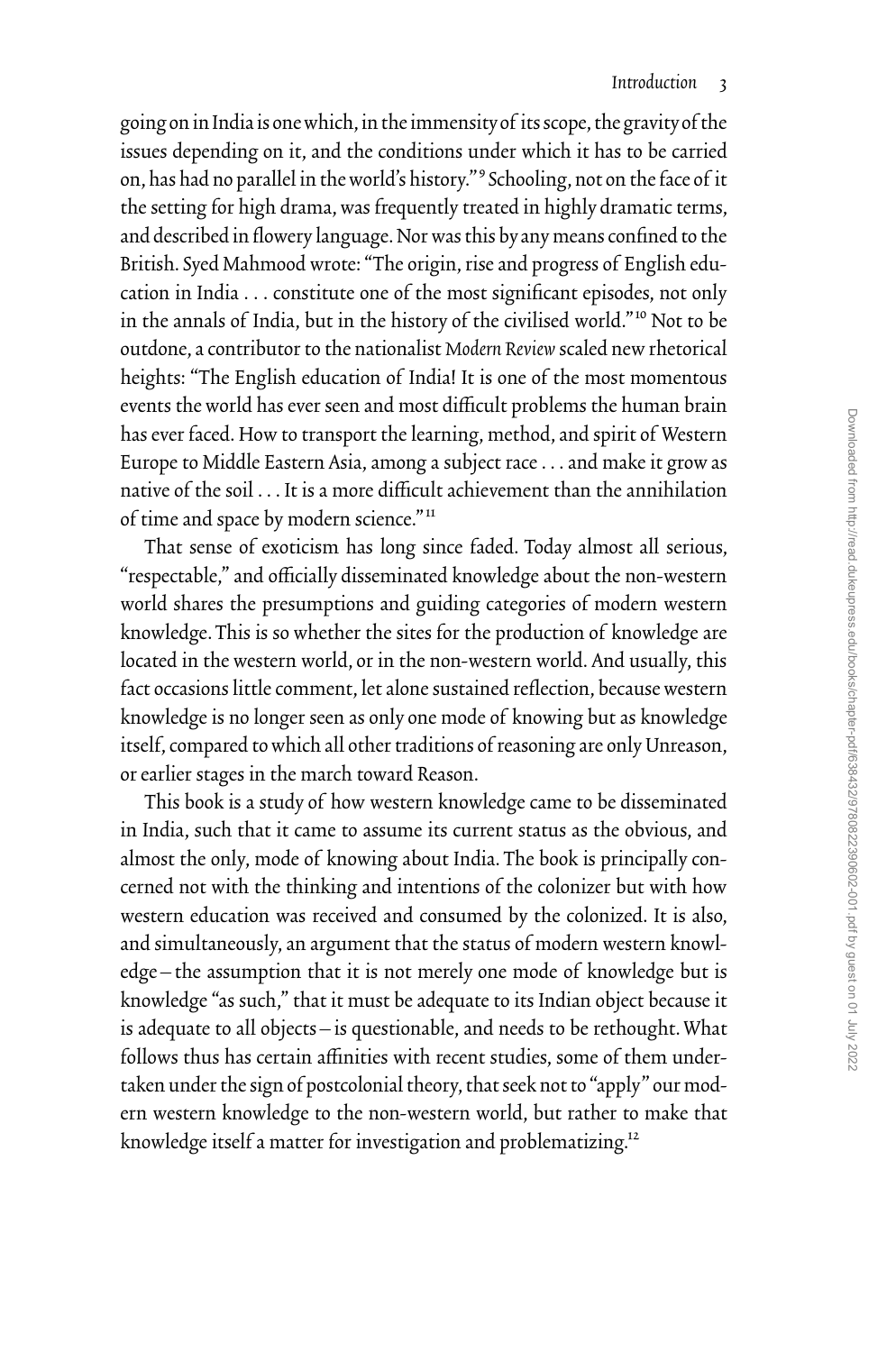### Subject to Pedagogy

New knowledges do not simply stuff the heads of existing people with new ideas; they serve to create new people, which is why ''the history of knowledge constitutes a privileged point of view for the genealogy of the subject."<sup>13</sup> Knowledges position and construct knowers in different ways, and this was especially true of modern, western knowledge. Why ''especially'' so? Because modern knowledge helps initiate, and is a defining feature of, a deep transformation which creates a knowing subject who is set apart from, even set up against, the objects to be known.

This transformation has been characterized in a variety of ways, one of the more famous of which is Max Weber's notion of ''disenchantment.'' According to Weber, modern western man's increasing capacity to ''master'' the world is attributable to a type of knowledge that approaches the world looking for laws and regularities rather than purposes and meanings.The efficacy of what might initially be a more-or-less methodological or technical postulate  $-$  that we act as if the world were rationally calculable  $-$  results in turning it into a natural stance.The world is disenchanted in the sense that no magic and no mysteries pervade the world nor yield up knowledge of it; and in that the world is external to us, it does not resonate with our longings and aspirations. We can find no support or vindication for our choices, values, and beliefs, for a disenchanted world does not provide us with our own reflection—it is blank, and cold. Our knowledge of it does not reveal its meaning: the only meanings we find "out there" are those which we have put there.<sup>14</sup>

This knowledge is fundamentally different from the premodern knowledge(s) of Europe, which were displaced by this new knowledge, and which, Charles Taylor writes, required ''understanding the world in categories of meaning, as existing to embody or express an order of Ideas or archetypes, as manifesting the rhythm of divine life, or the foundational acts of the gods, or the will of God,'' and ''seeing the world as a text, or the universe as a book.''<sup>15</sup> Such knowledges presumed a very different relation between the knower and the known, between humans and their world; for one thing, they did not draw the line between the two so sharply. To simplify, they presumed that humans found meaning and purpose in the world; and as modern knowledge emerged and was defined through a critique of scholastic and other medieval knowledges, this was seen as the source and root of the errors of premodern knowledges. To find an order in the universe and seek to harmonize with it, or to find the correspondences so loved by the Renaissance, or to subscribe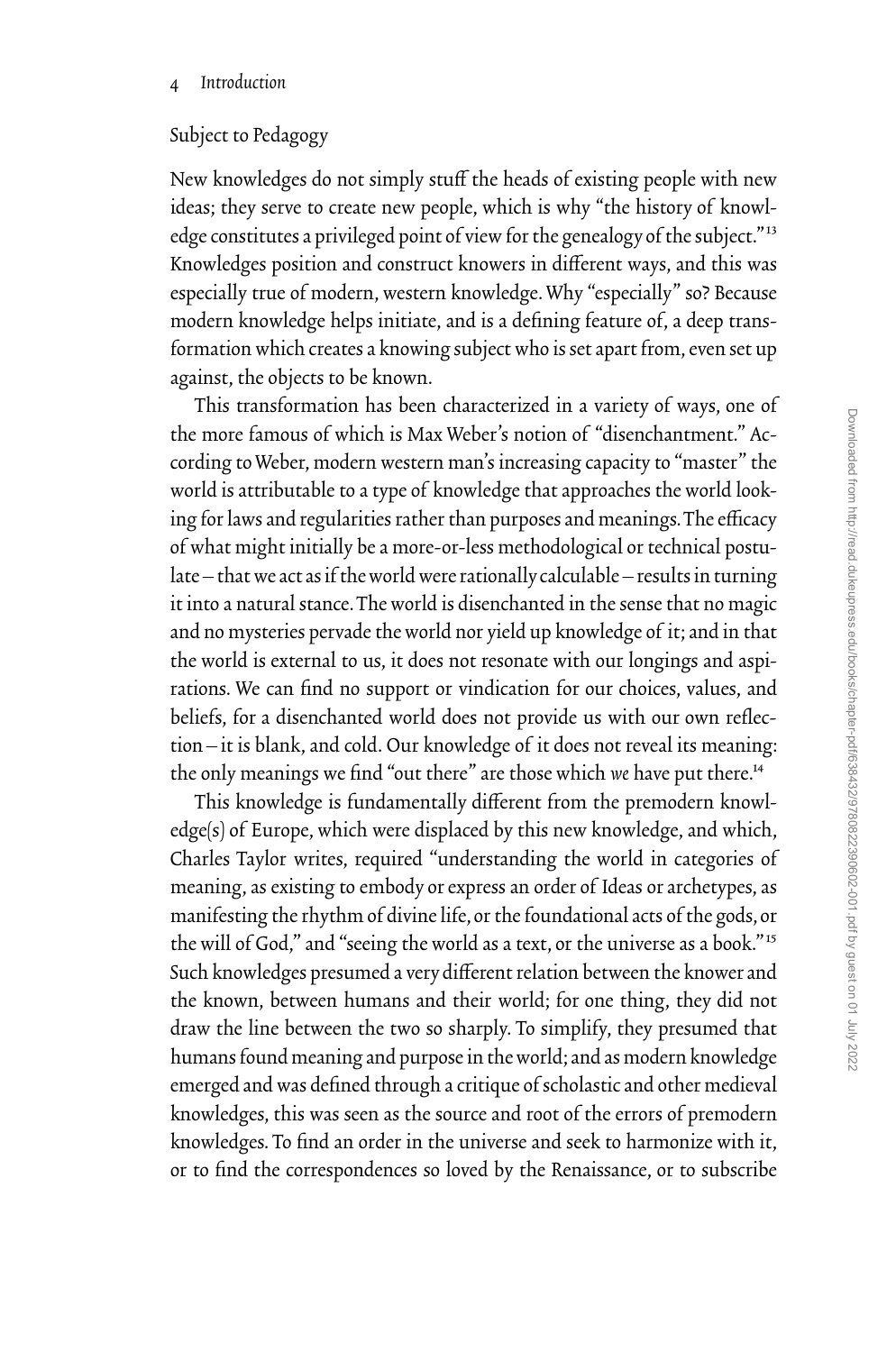to theories of knowledge which attribute to man an ''innate'' disposition to assent to the good and the true—all these appeared, from an emergent, modern, and scientific perspective, as a confusing of man with his world, most clearly manifested in attributing to the world a meaning and purpose which in fact belongs to us, and which we have projected onto it. A conception of knowledge that posits a knowing subject and an object external to it is also one that makes policing this distinction the very basis of any valid knowledge. Any confusion between the knowing subject and the object must be guarded against; solipsism on the one hand, and ''projecting'' one's desires and purposes onto the world on the other, become the two cardinal sins to be avoided.

This was once a novel conception of knowledge, and the subject it presumed was not found ready-to-hand but rather had to be forged, had to be created through new pedagogic practices, and through the transformations and disciplines enforced by industrialization and capitalism, modern armies, and the modern novel—a process that was complex and difficult, and one that met with resistance. All the more so in the Indian subcontinent, where the knowledges in question were not autochthonous, and where the instruments for forging the new subject had not been slowly working away through the centuries of industrialization and the emergence of new disciplinary matrixes of family, prison, school, and factory, but were heavily dependent upon the violent and coercive agency of colonial rule.

As a study of western knowledge in colonial India, this is also a work about subjectivities. It is about how Western education in India posited and served to create—and sometimes failed to fully create—certain sorts of subjects.

## Subject of History

This is in part a work of history, and it is also a work about writing history, and the possibility thereof. Why it should be about writing history is readily discernible, for this book is in a very precise sense a product of the history which it retells. It is a history of the western, rational type, approved of  $$ and practised by—Macaulay, rather than, say, a Puranic history (Macaulay's ''history abounding with kings thirty feet high and reigns thirty thousand years long''). As a history of western knowledge in India written from within that knowledge, a work such as this needs a reflexive moment; it needs to ask whether the ensuing circularity is an enabling hermeneutical circle or a disabling, self-referential one.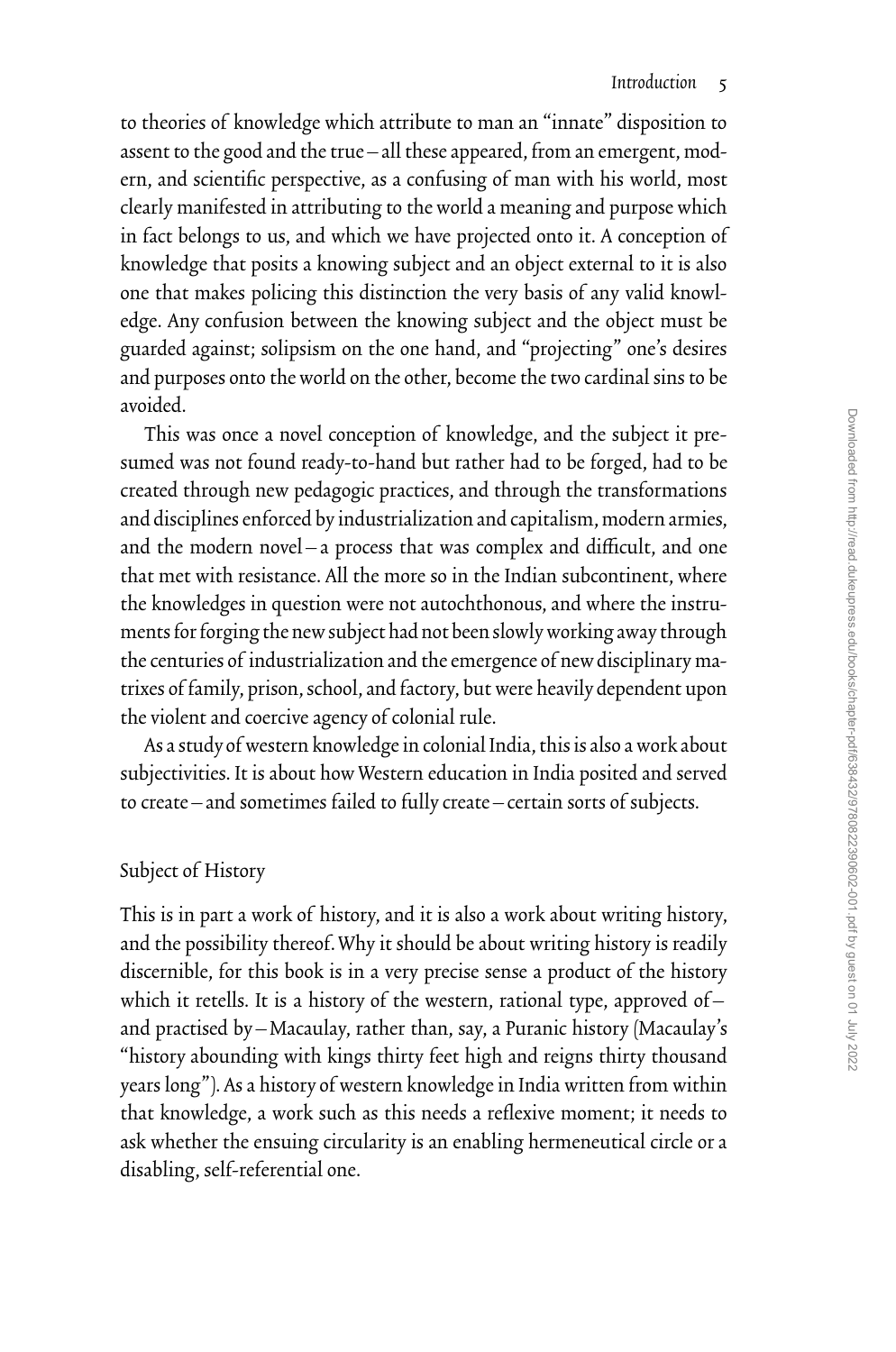But what could it mean to ask about the ''possibility'' of history writing? Here I will try to explicate this question by returning to my brief description of Weber's account of ''disenchantment,'' this time to complicate it by juxtaposing it with another account.

Part of the appeal of Weber's account is that in arguing that there are no meanings and purposes and values ''in'' the world, he does not conclude that meanings and values are superfluous. Weber's well-known insistence that the scientist seek to keep fact and values distinct is not born of a positivist denigration of the latter; indeed, in part Weber argues, in Kantian fashion, for a realm of objectivity in order to make room for values—as distinctly human products.<sup>16</sup> This yields, or can be made to yield, a historicism which is possibly more appealing now than it was in its own day. Just as individuals assign meaning and choose values, so different peoples at different times have shaped collective values and ways of being in the world. Scholars of the human sciences can, from texts, monuments, artworks and the like, reconstruct their world-picture or Weltanschauung—a favorite word of Weber's, as of a number of his contemporaries. Medieval men and women attributed their own actions and conceptions to transcendent beings; this was a part of their Weltanschauung, something the historian can reconstruct or piece together from their art, their philosophy, and so on. We moderns know better, although—the source of Weber's melancholy—the price of our superior (self-) knowledge may be that we are less at home in the world. In all cases, man is a meaning-endowing and culture-secreting being, and from the material and textual traces and remnants he leaves behind, we can piece together what sort of man he was.

In ''The Age of the World Picture'' Martin Heidegger seems at first glance to be offering an account similar to this one. Like Weber, he sees the more obvious manifestations of modernity—individualism, technology, and so on —as based upon something which is, however, morefundamental.This something ''more fundamental'' reads not entirely unlike Weber's distinction between a subject who has become central and a world of objects which is disenchanted, and Heidegger too talks of a world picture. But his account is in fact very different.

Heidegger also states that at the heart of modernity is the rise of an absolute subjectivity, such that the world appears to man as if it were ''for'' him. But this is not a new Weltanschauung, replacing the older one: the modern age is not distinguished from other ages by its peculiarly ''modern'' picture of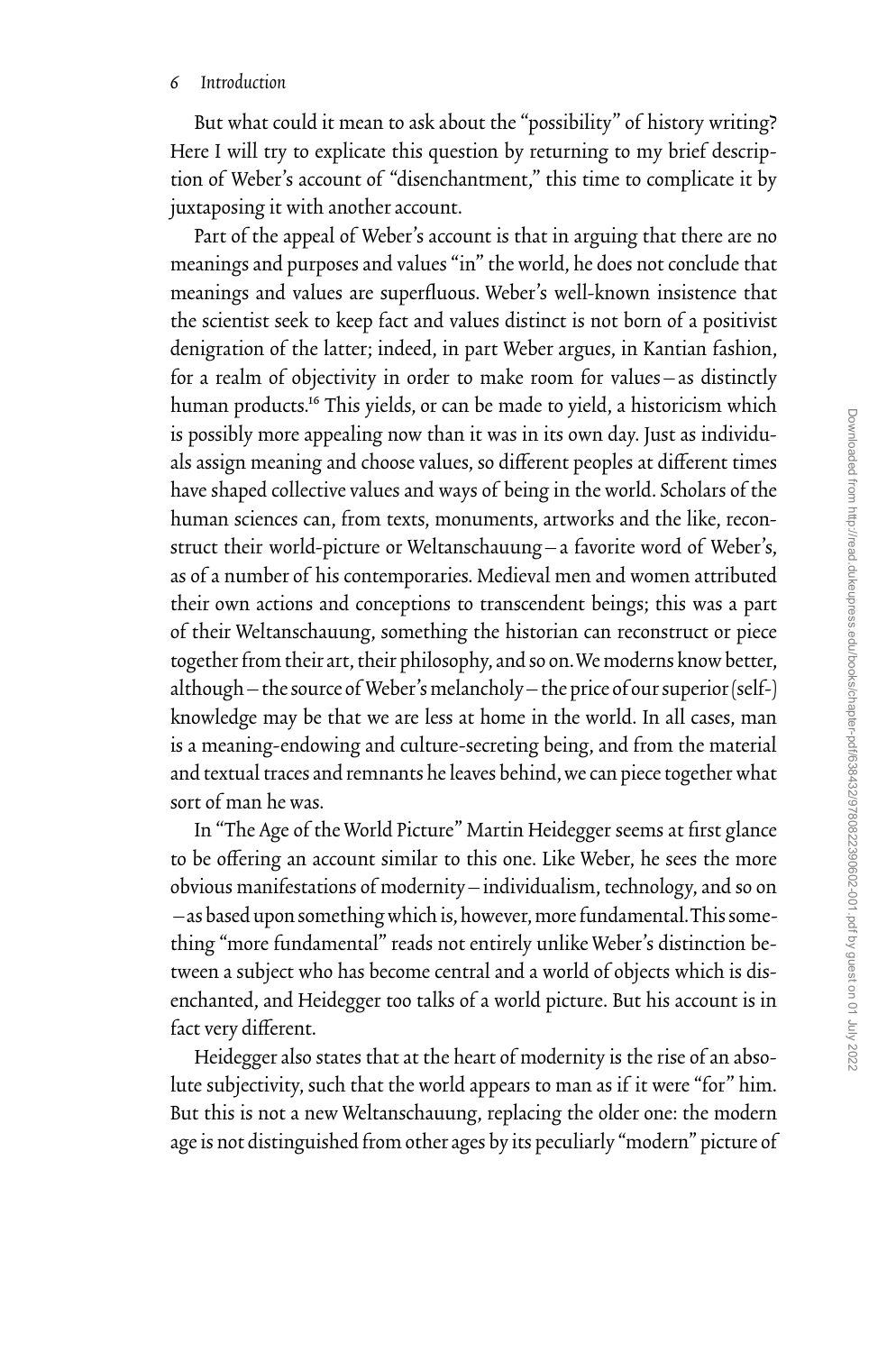the world, but rather by the very fact that it can conceive and grasp the world as picture.<sup>17</sup> Nor can the difference between the modern and the medieval and ancient worlds be understood in terms of different ''cultural values'' or ''spiritual values,'' for there was nothing, writes Heidegger, like ''culture'' in the Middle Ages or "spiritual values" in the ancient world: "Only in the modern era have spirit and culture been deliberately experienced as fundamental modes of human comportment, and only in most recent times have 'values' been paraded as standards for such comportment.''<sup>18</sup> The difference between our age and other ages (and other peoples, then and now) cannot be rendered in terms of different "outlooks," "views," "values," and "experiences," because such ways of thinking are already modern, are already products of a historical and intellectual transformation which places Man at the centre of things, which now exist for him and only exist inasmuch as they are pictured, valued or experienced.<sup>19</sup>

Unlike Weber and many others, who rightly urge that we recognize ''our'' way of understanding and engaging with our world as possibly specific to us rather than part of a ''human condition,'' Heidegger goes further, questioning the very idea that man has always been a culture-secreting being, and that different men in different epochs ''secreted'' different values and meanings. To recognize, asWeber did, that others may have viewed the world differently is an advance over an ahistorical ascription of similarity, but under the seeming defamiliarization of this sort is still an unwarranted assumption, namely that always, everywhere, there is ''Man,'' whose way of being in the world is to ''view'' it. One way of approaching Heidegger is thus to see him as radicalizing and going beyond such historicizing, and in so doing ''explaining'' its limitations. Historicizing approaches take a feature of the modern, Occidental world—namely that we are subjects whose values and world-picture become embodied in socially produced meaning—and read it into the world as such.

Pressing into service this aspect of Heidegger's thought, I will ask: Where Man has not become subject and the world has not become picture, is it still possible to write history? History writing isalways the ''history of ''—that is, it has a subject whose past it recapitulates. For modern historiography, which is deeply imbued with humanist and anthropological premises, this subject is Man, conceived as a being who produces culture and meaning, and whose meanings can be deciphered from his texts and his monuments and other "traces" of his subjectivity. But if, as this book shall show, modern knowl-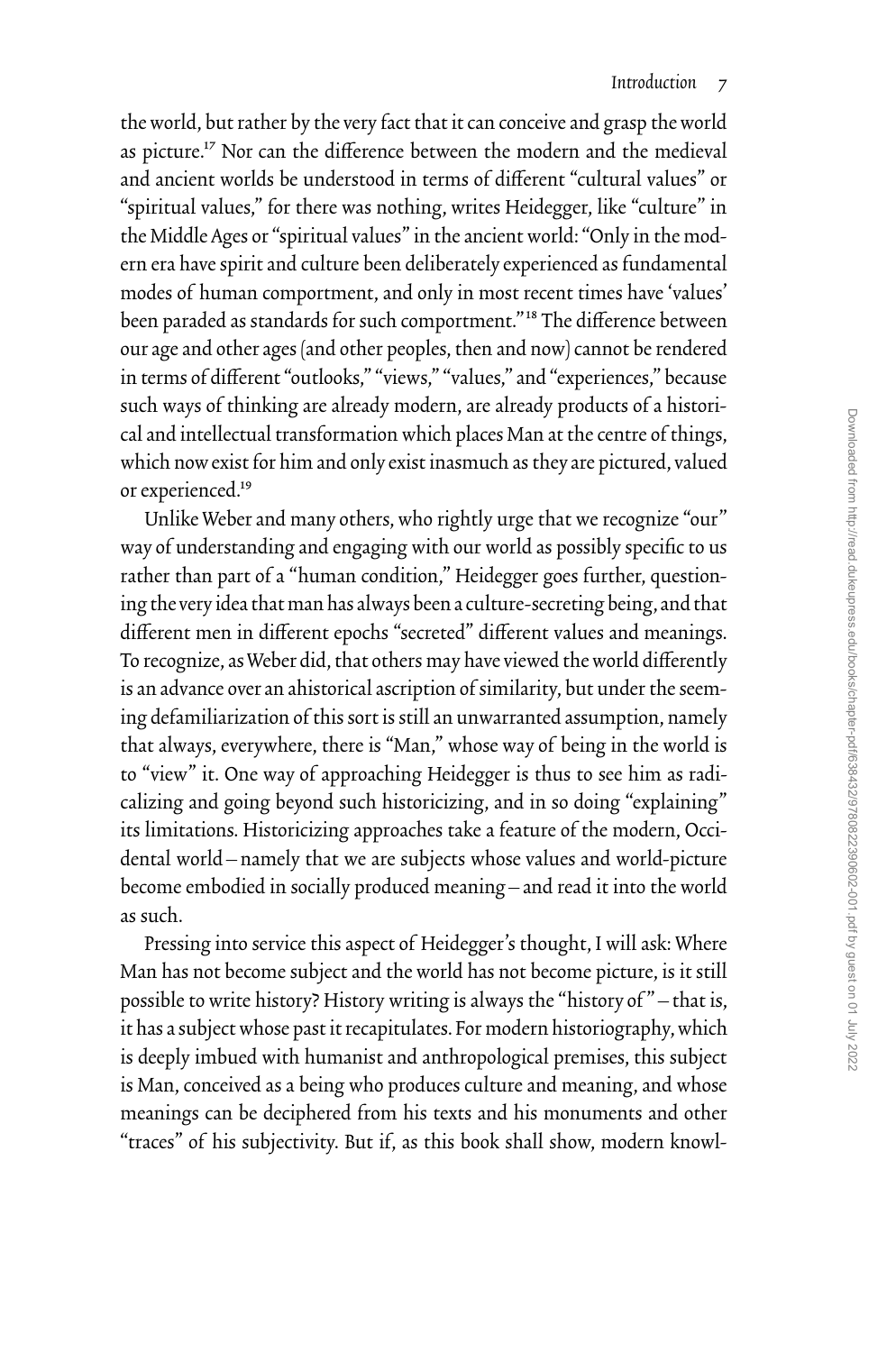edge failed fully to produce a subject and to produce "the world as picture" in India, then how do we write history, and what is the status of the knowledge we produce when we do write it?

# The Plan of This Book

These are questions of general, theoretical import. But how do these theoretical ambitions connect with a historical study of the diffusion of western education, and of the debates to which it gave rise? Moreover, what I am calling modern,western knowledge is internally highlydifferentiated—there are liberals and Marxists, Kantians and Hegelians, empiricists and idealists, and so on. Is it even possible to write about the dissemination of an object called ''western knowledge''? And—a final question—if this book is a critique of aspects of modern western knowledge, do I write from a position outside this knowledge?

What makes it possible to speak of "modern western knowledge," notwithstanding the numerous camps within it, is that for all their differences, they share some "core presumptions," "categories," and "background assumptions''—terms that I will be using interchangeably. These are usually unstated, because they are (or have become) naturalized, and have assumed the status of axioms. Some prefer to call these core presumptions an ''episteme'' or ''social imaginary,'' but whatever the nomenclature, in all cases what is being referred to is not any specific intellectual position, representation, or practice but the ''foundational assumptions about what counts as an adequate representation or practice in the first place."<sup>20</sup> I seek to explicate these assumptions in the chapters that follow, and also to subject modern western knowledge to critical scrutiny, by showing that the presumptions that it takes to be axiomatic and universal are not in fact so, and were not so in India.

The character of this critical enterprise needs to be carefully specified. I do not argue that the presumptions characterizing western knowledge were falsified by the "reality" of India. Arguments of this sort-an example is the "nativist" contention that western knowledge is an "alien" imposition, and therefore an inadequate instrument by which to know India—suffer from a number of crippling defects. Critiques of this sort assume that knowledge is "of" an object external to it, and thus that acquiring knowledge is a matter of "mirroring" the "real";<sup>21</sup> in this view, if western knowledge is to be criticized, that is because it fails to provide an adequate account of its Indian object. In arguing so, this adherents of this view partake of a representational episte-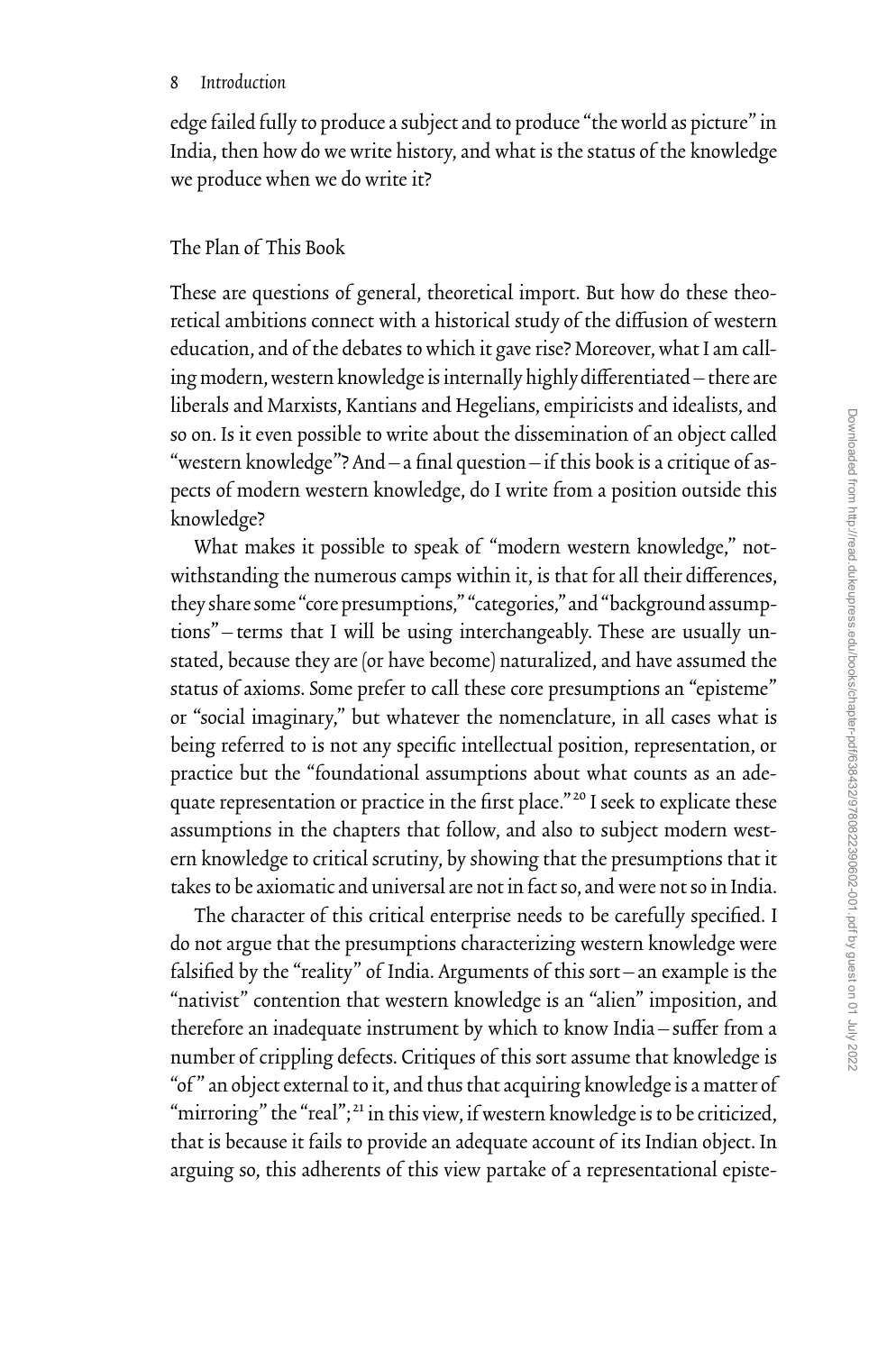mology which, ironically, is that of the modern knowledge which they seek to call into question. And in judging western knowledge to be inadequate, they presuppose a correct or adequate understanding of the ''reality'' of India without being able to account for where such knowledge itself comes from, and what warrant we have for treating it as the standard by which to measure modern knowledge.

Here I do not seek to step "outside" western knowledge, measure it against the "reality" of India, and show it to be wanting. I seek instead to show that in the course of the dissemination of western knowledge in India, the debates and discourses to which it gave rise can be read as registering the fact (often experienced as a disquiet) that its ''foundational assumptions'' could not really be assumed. It is through an attentiveness to these disturbances on the surface of western knowledge in the course of its dissemination, rather than from a vantage point outside it, that one can locate and demonstrate how western knowledge was rendered problematic in India. Since knowledges do not merely cognize a world external to them but serve to constitute that world, I also remain attentive to the ways in which, in colonial India, western knowledge reshaped what it was thought to be merely describing.

This means that I write with and from within western knowledge. It also means that the enquiry into how this knowledge was disseminated, and the argument that its presumptions and axioms cannot always be taken as axiomatic, are not two separate exercises. It is not that I first provide a historical narrative of the arrival of western knowledge in India, and then seek to evaluate its truth claims, and its adequacy to its Indian object; it is precisely through the study of how the knowledge was disseminated that I show how its enabling epistemic presumptions were rendered problematic—or else served to remake its Indian object.

Chapters 1 and 2 follow a common intellectual strategy. Each documents a controversy and the discourse that it generated, and delves into the implicit (and sometimes explicit) presumptions which are shown to underlie and animate the debates. Chapter 1 surveys the century-long complaint that Indian students treated western education as a mere means to an end, and that they learned by rote, thereby defeating the purpose of an education predicated upon the idea that knowledge is only truly such when it has been ''understood'' rather than simply memorized. I interpret this complaint as articulating the anxiety that modern knowledge was not producing the modern subject which it presupposed, and ask whether we should conclude that this was because another subjectivity, corresponding to indigenous modes of re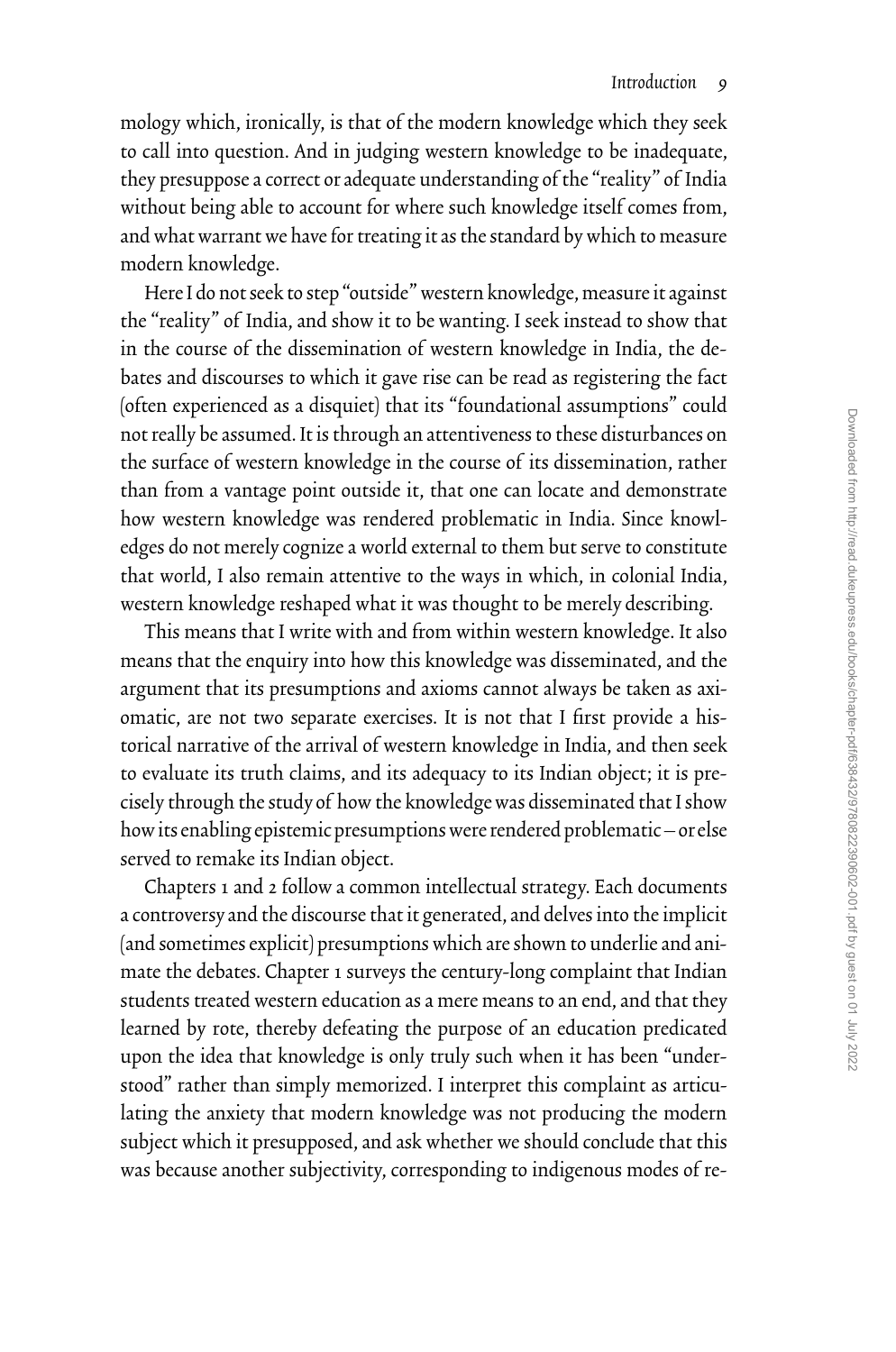lating to knowledge, was diverting and frustrating the impact of western education. This question turns upon whether the desire to read historical evidence in a fashion which does not naturalize the modern, western mode of being a subject (thereby treating it as the norm) is best served by reading "difference" into "subjectivity," or whether doing so only renders all forms of being human into different ways of being a subject, thereby dissolving the very difference to which this strategy seeks to remain sensitive.

Chapter 2 documents the widely expressed belief that western education, expected not only to transform Indian students' knowledge but also their character and morality, had indeed done so—but not for the better. Westerneducated Indians were thought to have been plunged into the throes of a "moral crisis" as a result of their exposure to western knowledge, evidenced in their moral and intellectual ''inconsistency.'' According to this view, the "inconsistent" beliefs and practices of educated Indians arose out of their immersion in two incommensurable worlds, each informed by different beliefs and its own moral code: the modern world of western knowledge and the institutions and practices of colonial civil society, and the world of traditional beliefs and institutions. I show that this diagnosis was enabled by a number of presuppositions that were and are modern presuppositions, encoded in modern, western knowledge; thus here the knowledge being disseminated in schools and universities was simultaneously put to use to characterize and explain an unexpected effect of this knowledge. How adequate was this knowledge to explaining its own effects? Could it comprehend and account for its own failures? What was the relation between western knowledge as a means for comprehending social change in India and western knowledge as one of the agents of that change?

We who live in an age gifted, or cursed, with the "historical sense" often think that everything has a history—that history simply ''is,'' even if not all peoples developed a sense of historicity and the means by which to record and write it. In chapter 3 I argue the contrary: it is not that there is the fact of history, which among some peoples at certain times leads to history writing, but rather that the code and representational form which constitutes the modern practice of writing history gives us the history we think we had. If this argument, baldly summarized here, is valid—if history is not something which is always there, and which can be reconstructed well (as through modern protocols of history writing) or badly (as through myths and epics and legends), but something which is constituted and constructed through the codes which purport to simply re-present it—then we need to inquire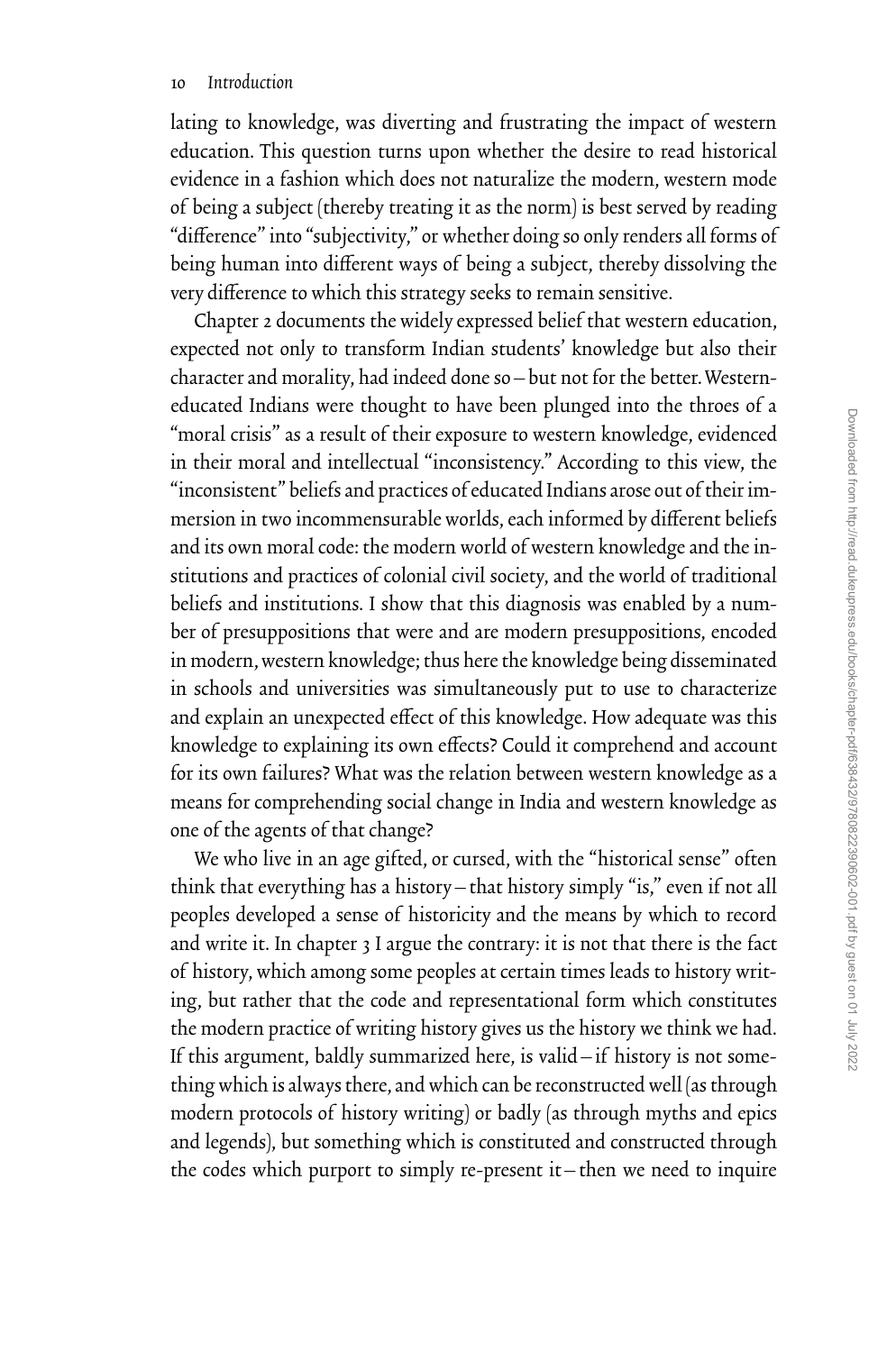more closely into the enabling presumptions of modern practices of history writing. We should not be surprised to discover that these presumptions are part and parcel of modern, western knowledge; history writing is itself, after all, a modern knowledge. However these presumptions include those which are discussed and shown to be problematic in the preceding chapters. Thus here I formulate and address a paradox: modern western knowledge provides many of the enabling assumptions of history writing, yet history writing finds these presumptions rendered problematic when it seeks to narrativize the emergence and dissemination of modern, western knowledge in India.

Whereas part I of this book seeks to interrogate the discourses to which the spread of education gave rise for their hidden presumptions, part II seeks to discern what place education acquired in the imagination of nationalists, and others, who both sought this education and criticized it.Western education was not only where the question of subjectivity came to be posed; it was also the site where collective identities were produced. Indeed, the impact of western education derived less from the transformations that it effected upon the relatively small numbers who were subject to pedagogy, and more from its having become the object of desire and contestation; less, for instance, because many nationalists were western-educated, and more because nationalism made western education an important part of its vision of what was required to bring into being an independent and modern nation. The role that western education came to play in the production of collective identities, and in particular the role that it played in the nationalist project to found a nation at once modern and yet different, provides the subject matter for part II of this book.

In the nineteenth century alarm was expressed over Muslim ''backwardness,'' this backwardness being measured in terms of the failure of Muslims, by comparison with Hindus, to avail themselves of western education. Chapter 4 enquires into the epistemic conditions enabling this discourse, this time locating them not in unstated ontological and epistemological presumptions that characterize western knowledge but more specifically in the practices of colonial governmentality, and in intellectual disciplines closely associated with them. It was only when "population" became an object of knowledge and governance that ''backwardness'' could become a subject for investigation and concern. But measuring the backwardness of the Muslim entailed conceiving what it meant to be Muslim in a novel way, and thus a debate centering on western education and Muslims also created new ways of thinking—and being—Muslim.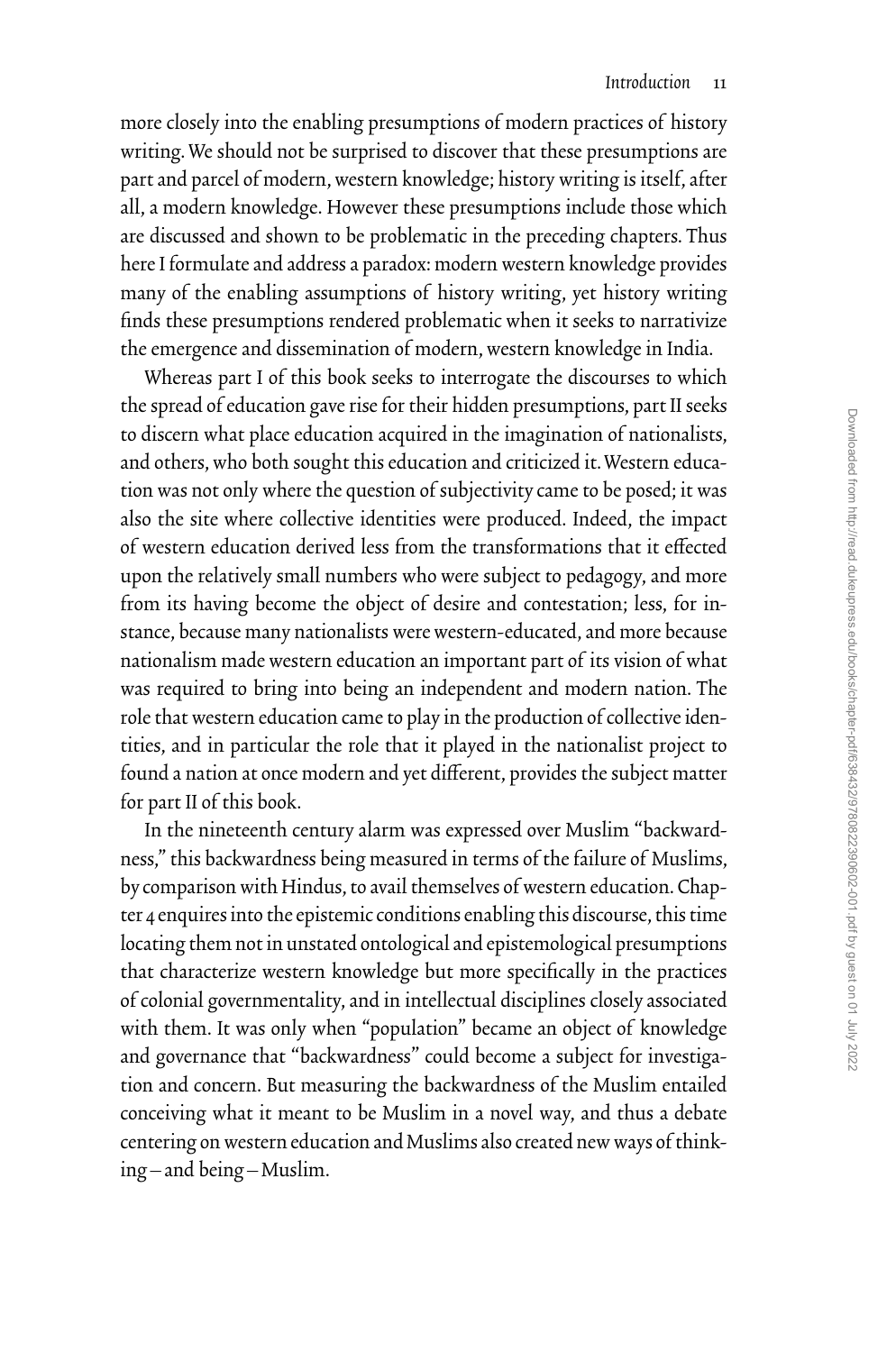Partha Chatterjee and others have shown that in the nineteenth century an emergent nationalism made the Indian woman the emblem and custodian of Indianness, at the same time as nationalists sought to imitate and acquire those ''material'' advantages of the West which were necessary to found an independent nation.<sup>22</sup> But if woman were to become the repository of an essential cultural identity which needed to be preserved, this did not mean that she was not herself to be subjected to change. At the same time that woman was made into an icon of Indian identity and culture, there began a concerted project to transform and "modernize" the middle-class woman and the Indian home. Female education was an important part of this project, and chapter 5 examines this and the tension which marked it. Because of the symbolic load which woman was required to bear, any signs that this project was failing not only testified to the continued backwardness of the Indian home, and thus of the would-be nation, but also, and more fundamentally, seemingly disqualified the educated nationalist élites' claims to being the modern vanguard of an ancient nation. Incapable of transforming their homes, how could they transform the nation they wished to lead?

Most books dealing with India's recent past find that the opposition between colonizer and nationalist was a decisive one, and many structure their investigations around it. For the most part that is not so of this book, and chapter 6 explains why.Therewere of course some important lines of division between nationalists and rulers over the subject of education. Many important nationalist figures, including Gandhi and Tagore, not only were trenchant critics of western education in India but sought to elaborate alternative visions of what education in India should be, and to give institutional expression to these visions, as did many lesser-known figures. This chapter seeks to remain attentive to the variety and richness of the nationalist imagination, while drawing attention to what is of central importance and yet nonetheless frequently overlooked: few nationalists doubted that what India needed was modern, western education, and hardly any advocated a return to ''indigenous'' knowledge practices, even as they urged that modern knowledge be disseminated through Indian languages rather than through the medium of English. That modern Western knowledge has come to be normalized, such that it is identified with knowledge as such, is as much the "gift" of nationalism as it is of colonialism.

Almost all the personages who figure in this book viewed western knowledge just as we tend to view it: as being in some sense intimately linked to modernity. The burden of my argument, however, is that while India was